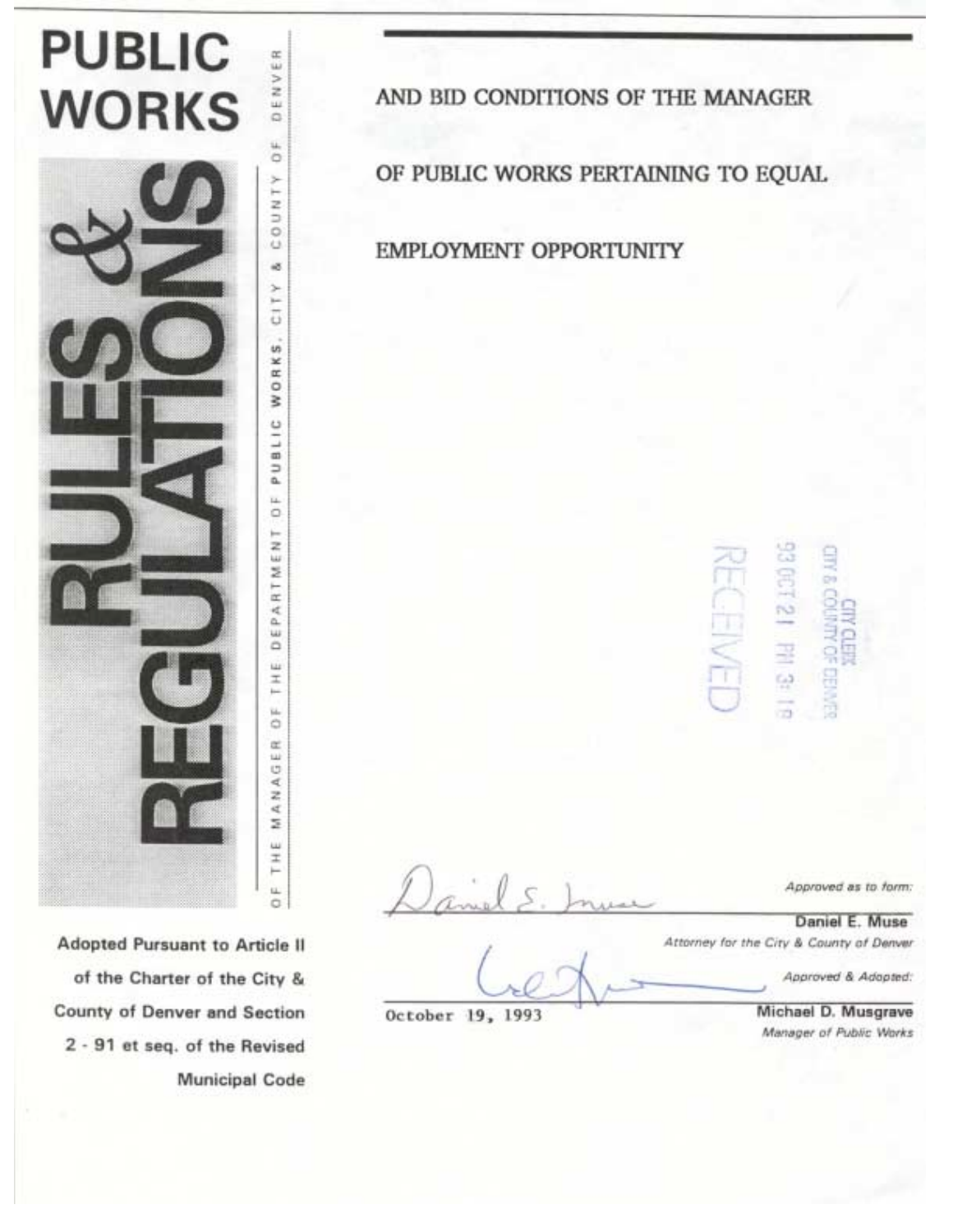# **CITY AND COUNTY OF DENVER RULES AND REGULATIONS AND BID CONDITIONS OF THE MANAGER OF PUBLIC WORKS**

# **PERTAINING TO EQUAL EMPLOYMENT OPPORTUNITY IN THE CITY AND COUNTY OF DENVER**

# **APPROVED FOR LEGALITY: APPROVED AND ADOPTED:**

Attorney for the City and Manager of Public Works County of Denver

/s/\_\_\_\_\_\_\_\_\_\_\_\_\_\_\_\_\_\_\_\_\_\_\_\_\_\_\_ /s/\_\_\_\_\_\_\_\_\_\_\_\_\_\_\_\_\_\_\_\_\_\_\_\_\_

Adopted and Published Pursuant to Article 111, Division 2 of Chapter 28 the Revised Municipal Code of the City and County of Denver

These Rules and Regulations cancel and supersede any and all previous issued Rules and Regulations on the subject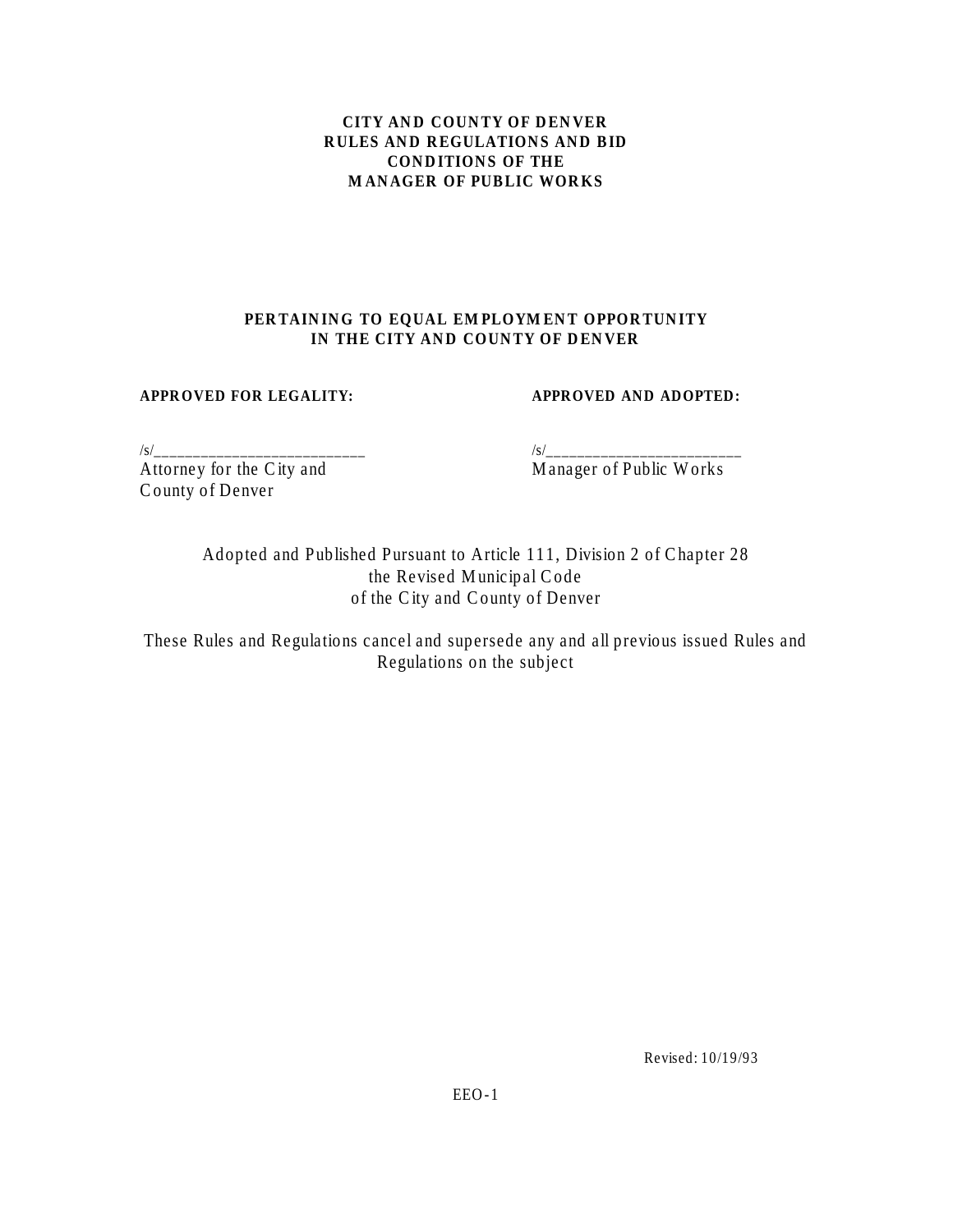#### **RULES AND REGULATIONS REGARDING EQUAL EMPLOYMENT OPPORTUNITY**

Promulgated and adopted by the Manager of Public Works pursuant to and by authority of Article III, Division 2, Chapter 28 of the Revised Municipal Code of the City and County of Denver, and for the purpose of insuring that contractors. subcontractors and suppliers soliciting and receiving compensation for contract work from or through the City and County of Denver provide equal opportunity in employment without regard to race, color, creed, sex, national origin, age, religion, marital status, political opinion or affiliation or mental or physical handicap and meet certain requirements for the hiring' training promotion and treatment during employment of members of ethnic groups subjected to differential treatment , including persons of African descent (Black), Spanish-surnamed (Hispanic), Asian-American and American Indian groups.

### **RULE I DEFINITIONS**

- A. "City' means the City and County of Denver.
- B. "Manager" shall mean the Manager of Public Works for the City and County of Denver.
- C. "Contract" means a contract entered into with the City and County of Denver, financed in whole or in part by local resources or funds of the City and County of Denver, for the construction of any public building or prosecution or completion of any public work.
- D. "Contractor" means the original party to a contract with the City and County of Denver, also referred to as the "general" or "prime" contractor.
- E. "Director" means the Director of the Mayor's Office of Contract Compliance.
- F. "Subcontractor" means any person company, association, partnership, corporation, or other entity which assumes by subordinate agreement some or all of the obligations of the general or prime contractor.
- G. The Phrase "Bidding Specifications" as used in Article 111, Division 2 of Chapter 28 of the Revised Municipal Code shall include BID **CONDITION, INVITATION TO BID AND NOTICE OF PROPOSAL.**
- H. "Affirmative Action Program" means a set of specific and result-oriented procedures or steps to which a contractor commits himself to apply every good faith effort to employ members of ethnic minority groups, to include persons of African descent (Black), Spanish surnamed (Hispanic), Asian-American, American Indians, and persons with mental or physical handicap.
- I. "Mayor's Office of Contract Compliance" means the City agency established pursuant to Article III, Division 1 of Chapter 28 of the Denver Revised Municipal Code.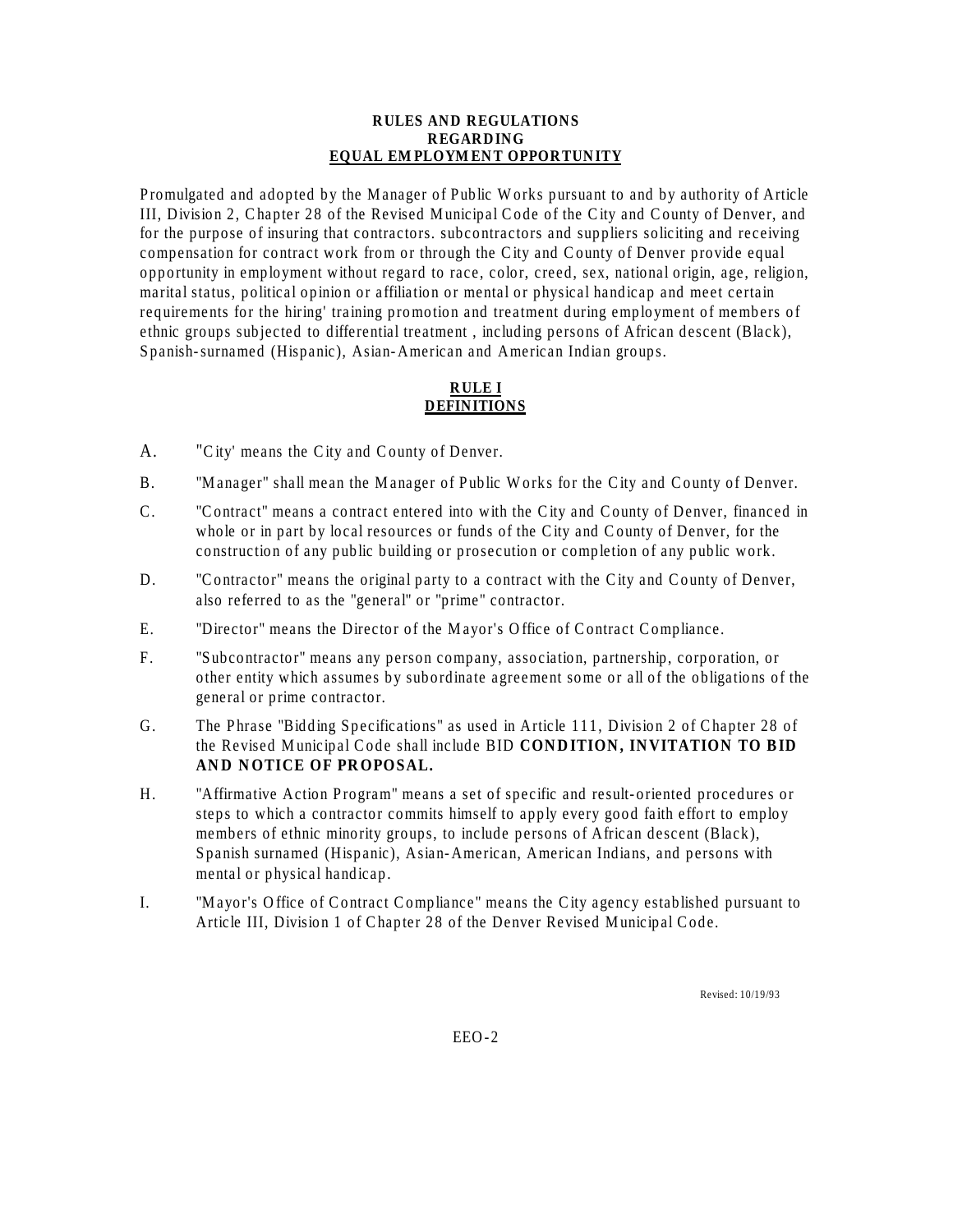#### **RULE 11 NOTICE OF HEARING**

When results of conciliation efforts are unsatisfactory to the Manager and he is informed in accordance with Article III, Division 2 of Chapter 28 of the Revised Municipal Code that a contractor or subcontractor has apparently failed to meet affirmative action and equal employment opportunity requirements after a reasonable period of notice to correct deficiencies, the Manager will, prior to imposition of any sanctions, afford the general contractor a hearing in order to determine whether the contractor or his subcontractors have failed to comply with the affirmative action and equal employment opportunity requirements of Article III, Division 2 of Chapter 28 of the Revised Municipal Code or of the contract. Written notice of such hearing shall be delivered personally or sent by certified mail return receipt requested, to the contractor and to any subcontractor involved at least ten days prior to the date scheduled for the hearing.

### **RULE III HEARING**

- A. Contractors will appear at hearings and may be represented by counsel, and may present testimony orally and other evidence.
- B. Hearings shall be conducted by one or more hearing examiners designated as such by the Manager.
- C. The Director of the Mayor's Office of Contract Compliance may participate in hearings as a witness.
- D. Hearings shall be held at the place specified in the notice of hearing.
- E. All oral testimony shall be given under oath or affirmation and a record of such proceedings shall be made.
- F. All hearings shall be open to the public.
- G. The hearing officer shall make recommendations to the Manager who shall make a final decision.

# **REGULATIONS**

**REGULATION NO. 1**. **ORDINANCE:** The Rules and Regulations of the Manager shall be inserted in the bidding specifications for every contract for which bidding is required.

**REGULATION NO. 2**. **EXEMPTIONS:** Each contract and subcontract, regardless of dollar amount, shall be subject to affirmative action requirements unless specifically exempted in writing individually by the Manager. Exemptions apply only to "affirmative action" in equal employment opportunity, and are not to be construed as condonation in any manner of "discrimination" or "discriminatory practices" in employment because of race, color, creed sex age national origin, religion, marital status, political opinion or mental or physical handicap.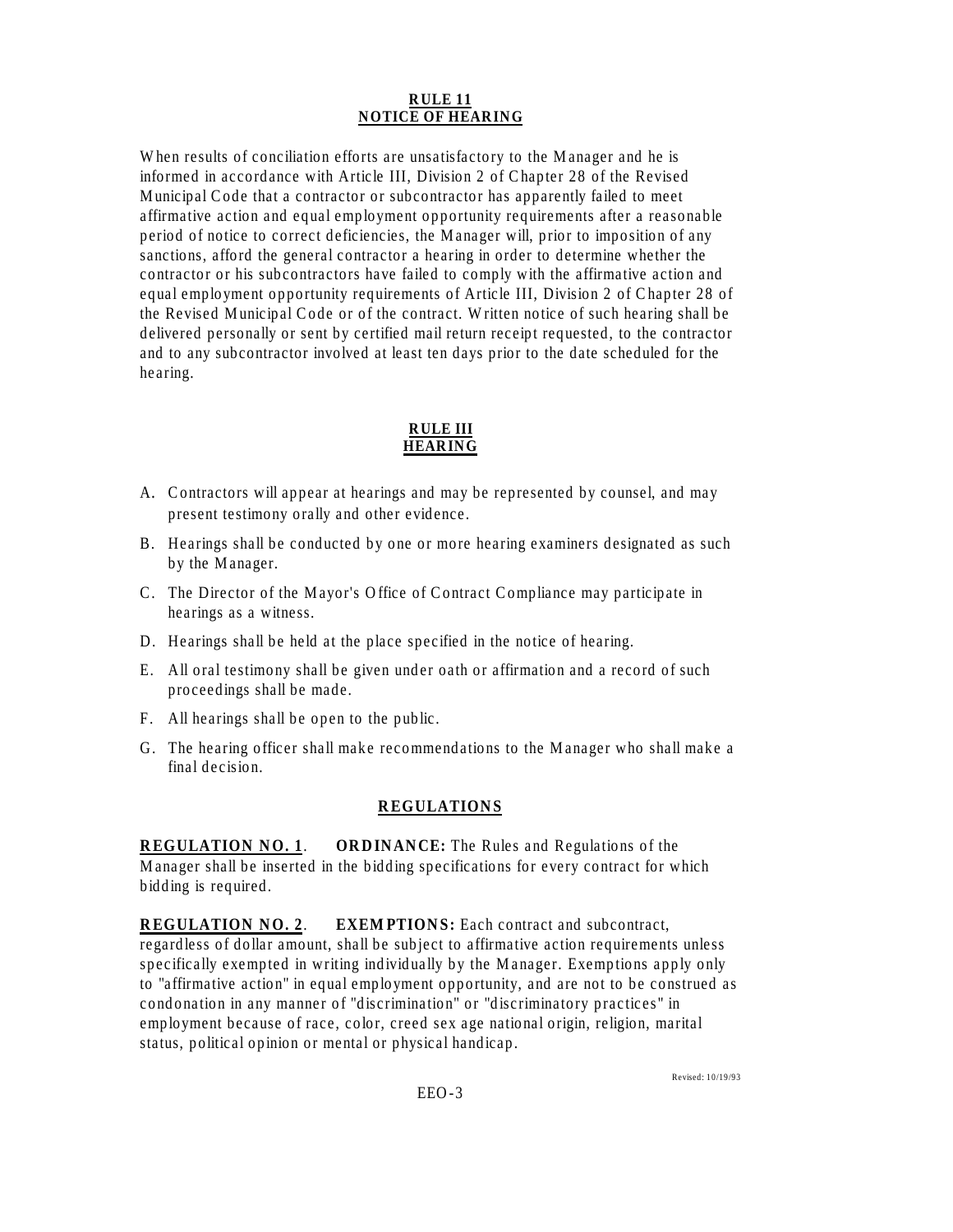**REGULATION NO. 3. DIRECTOR OF CONTRACT COMPLIANCE:** The Director of the Mayor's Office of Contract Compliance shall perform the duties assigned to such official by Article III, Division 2 of Chapter 28 of the Revised Municipal Code and by the Manager. (1) The Director of the Mayor's Office of Contract Compliance or designated representatives shall inform. bidders and contractors of affirmative action procedures, programs, and goals in accordance with the ordinance at pre-bid and pre-construction conference; (2) make regular on-site inspections; (3) supply contractors and subcontractors with report forms to be completed by them when requested, and furnished to the Director of the Mayor's Office of Contract Compliance; and (4) review payroll records, employment records and practices of general contractors and their subcontractors and suppliers during the performance of any contract. The Director of the Mayor's Office of Contract Compliance shall promptly report apparent affirmative action deficiencies to the Manager.

**REGULATION NO. 4**. **GOALS AND TIMETABLES**: In general, goals and timetables should take into account anticipated vacancies and the availability of skills in the market place from which employees should be drawn. In addition, where discrimination in employment by a general contractor or any of his subcontractors is indicated, a corrective action program will take into account the need by the general contractor and his subcontractors to correct past discriminatory practices and reach goals of minority manpower utilization on a timely basis through such recruiting and advertising efforts as are necessary and appropriate.

**REGULATION NO.5**. **AWARD OF CONTRACTS:** It shall be the responsibility of the Director of the Mayor's Office of Contract Compliance to determine the affirmative action capability of bidders, contractors and subcontractors and to recommend to the Manager the award of contracts to those bidders, contractors and subcontractors and suppliers who demonstrate the ability and willingness to comply with the terms of their contract.

**REGULATION NO. 6. PUBLICATION AND DUPLICATION: Copies of these Rules and** Regulations as amended by the Manager from time to time, shall as soon as practicable and after Notice being published will be made a part of all City Contracts.

**REGULATION NO. 7. NOTICE TO PROCEED:** Prior to issuance of Notice to Proceed a sign-off will be required of the Director of the Mayor's Office of Contract Compliance or his designee.

**REGULATION NO. 8. CONTRACTS WITH SUBCONTRACTORS:** To the greatest extent possible the contractor shall make a good faith effort to contract with minority contractors, subcontractors and suppliers for services and supplies by taking affirmative actions which include but are not limited to the following:

- 1. Advertise invitations for subcontractor bids in minority community news media.
- 2. Contact minority contractor organizations for referral of prospective subcontractors.
- 3. Purchase materials and supplies from minority material suppliers.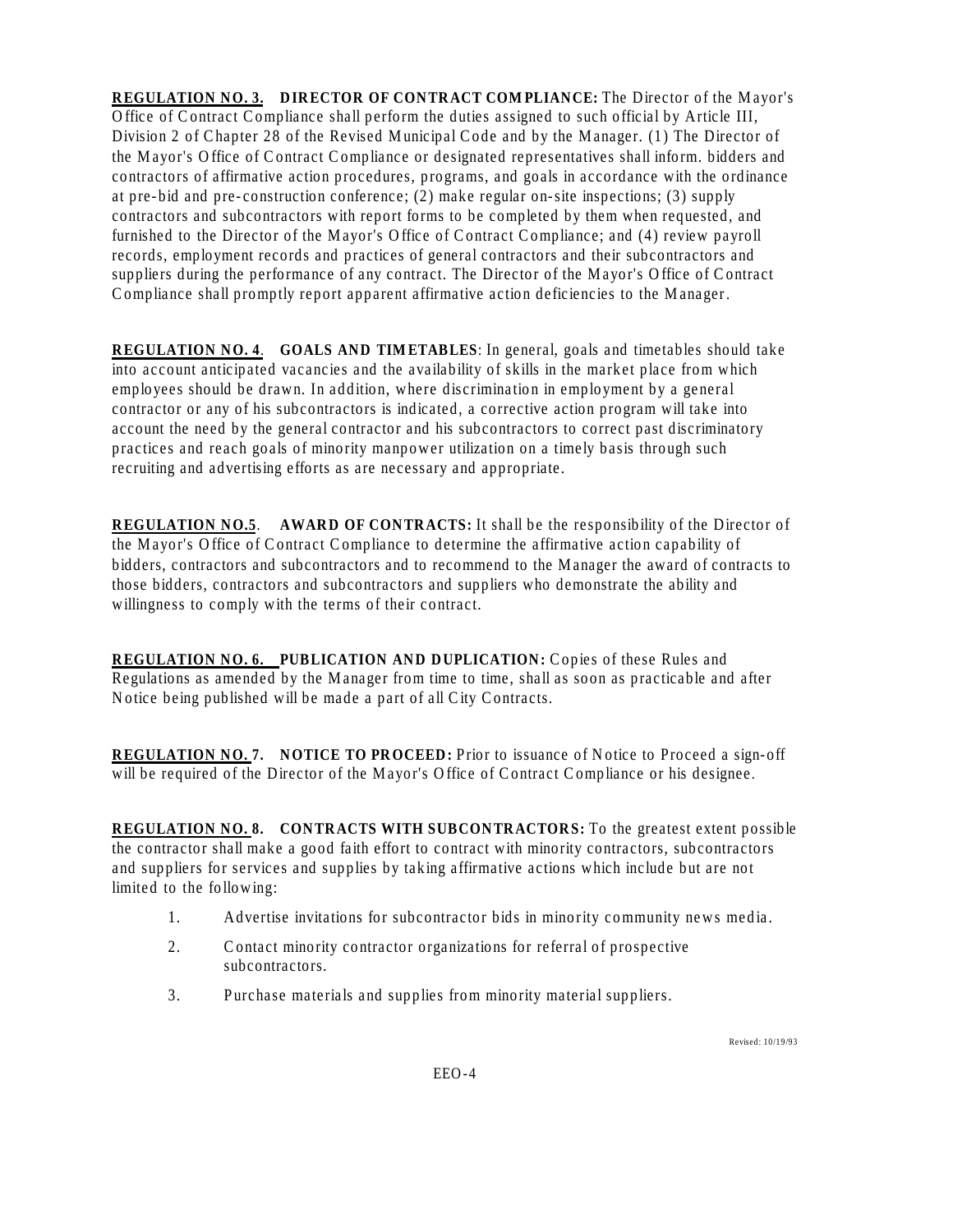**REGULATION NO. 9. AGENCY REFERRALS:** it shall be no excuse that the union with which the contractor or subcontractor has an agreement providing for referral, exclusive or otherwise, failed to refer minority employees.

**REGULATION NO. 10. CLAUSES:** The Manager shall include the appropriate clauses in every contract and the contractor shall cause to be inserted in every subcontract the appropriate clauses:

- 1. **APPENDIX A:** City and County of Denver Equal Opportunity Clause-ALL CONTRACTS funded only with City & County of Denver monies.
- 2. **APPENDIX B:** Equal Opportunity Clause (11246)-ALL FEDERAL ASSISTED
- 3. **APPENDIX C:** Section 3-Assurance of Compliance-HUD ASSISTED PROJECTS.
- 4. **APPENDIX D:** Section 3-Clause-HUD ASSISTED PROJECTS.

All amendments to the appendices shall be included by reference.

**REGULATION NO. 11. SHOW CAUSE NOTICES:** When the Manager has reasonable cause to believe that a contractor has violated Article III, Division 2 of Chapter 28 of the Revised Municipal Code, he may issue a notice requiring the contractor to show cause, within fifteen days why enforcement procedures, or other appropriate action to insure compliance, should not be instituted.

### **REGULATION NO. 12**. **BID CONDITIONS-AFFIRMATIVE ACTION REQUIREMENTS-EQUAL EMPLOYMENT OPPORTUNITY:**

### 1 . **APPENDIX E:**

The Bid Conditions-Affirmative Action Requirements-Equal Employment Opportunity as amended and published by the U.S. Department of Labor, Employment Standards Administration, Office of Federal Contract Compliance, shall be inserted verbatim for bidding specification for every non-exempt contract involving the use of Federal funds.

### 2. **APPENDIX F:**

The Bid Conditions-Affirmative Action Requirements-Equal Employment Opportunity as published by the Department of Public Works, City and County of Denver shall be inserted verbatim as bidding specifications for every non-exempt contract using City funds

**Revised: 04/12/91**

EEO-5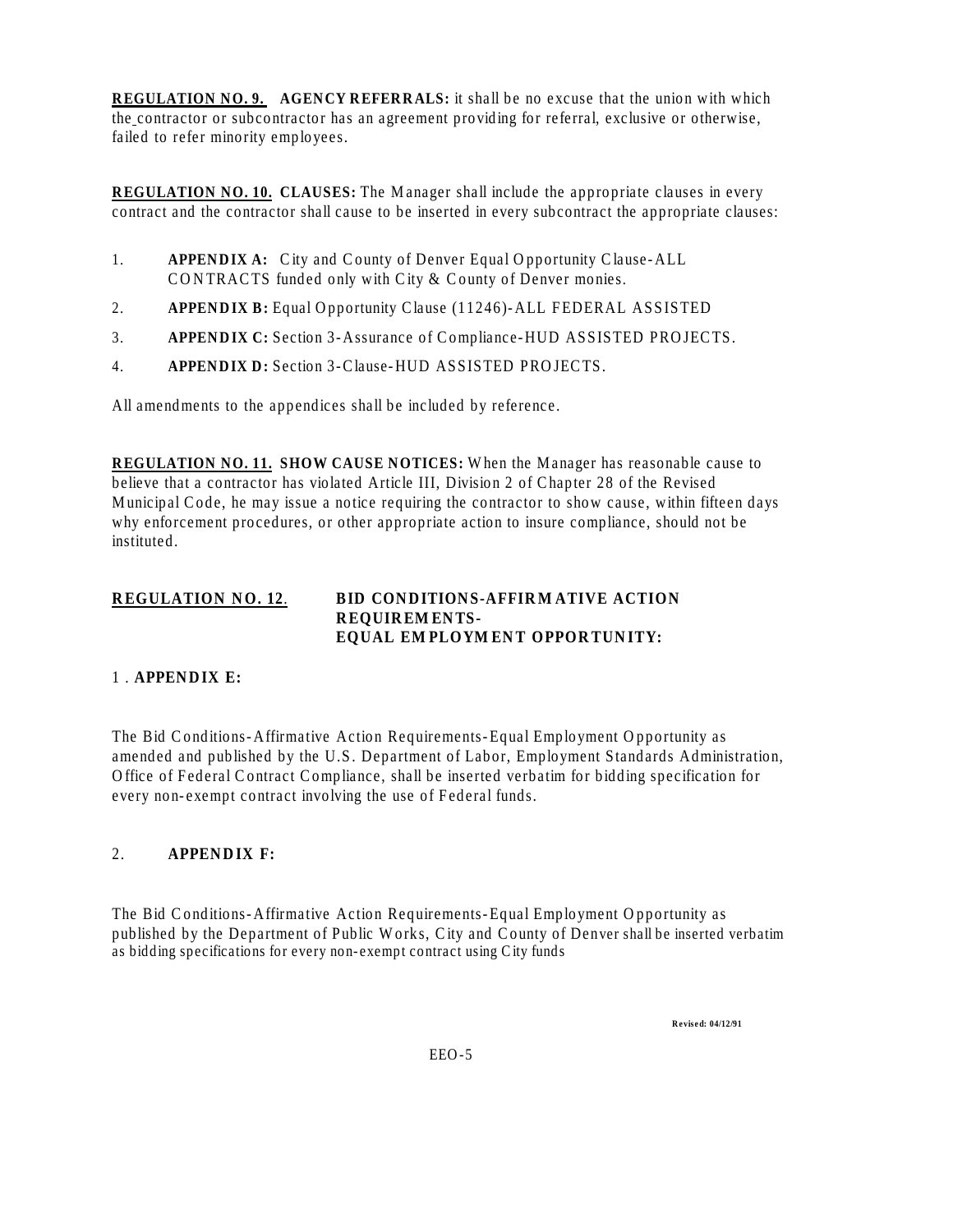### APPENDIX A

# **CITY AND COUNTY OF DENVER EQUAL OPPORTUNITY CLAUSE-ALL CONTRACTS**

- 1 The contractor will not discriminate against any employee or applicant for employment because of race creed, color, sex, age, national origin, religion, marital status, political opinion or affiliation, or mental or physical handicap. The contractor will take affirmative action to ensure that applicants are employed, and that employees are treated during employment without regard to their race , creed, color, sex, age, national origin, religion, marital status, political opinion or affiliation, or mental or physical handicap. Such action shall include, but not be limited to the following: employment, upgrading, demotion, or transfer; recruitment or recruitment advertising; layoff or termination; rates of pay or other forms of compensation; and selection f6r training, including apprenticeship. The contractor agrees to post in conspicuous places, available to employees and applicants for employment, notices to be provided setting forth the provisions of this nondiscrimination clause.
- 2. The contractor will, in all solicitations or advertisements for employees placed by or on behalf of the contractor, state that all qualified applicants will receive consideration for employment without regard to race, creed, color, sex, age, national origin, religion, marital status, political opinion or affiliation, or mental or physical handicap.
- 3. The contractor will send to each labor union or representative of workers with which he has a collective bargaining agreement or other contract or understanding, a notice to be provided, advising the said labor union or workers' representatives of the contractor's commitments under this section, and shall post copies of the notice in conspicuous places available to employees and applicants for employment.
- 4. Each contractor will comply with all provisions of Article III, Division 2, Chapter 28 of the Revised Municipal Code, and the rules, regulations, and relevant orders of the Manager and Director.
- 5. The contractor will furnish all information and reports required by Article III, Division 2, Chapter 28 of the Revised Municipal Code, and by rules, regulations and orders of the Manager and Director or pursuant thereto, and will permit access to his books, records, and accounts by the Manager, Director or their designee for purposes of investigation to ascertain compliance with such rules, regulations, and orders.
- 6. In the event of the contractor's noncompliance with the nondiscrimination clauses of this contract or with any of the said rules, regulations or orders this contract may be cancelled, terminated., or suspended in whole or in part and the contractor may be declared ineligible for further City contracts in accordance with procedures authorized in Article III, Division 2, Chapter 28 of the Revised Municipal Code, or by rules, regulations, or order of the Manager.

Revised: 09/28/90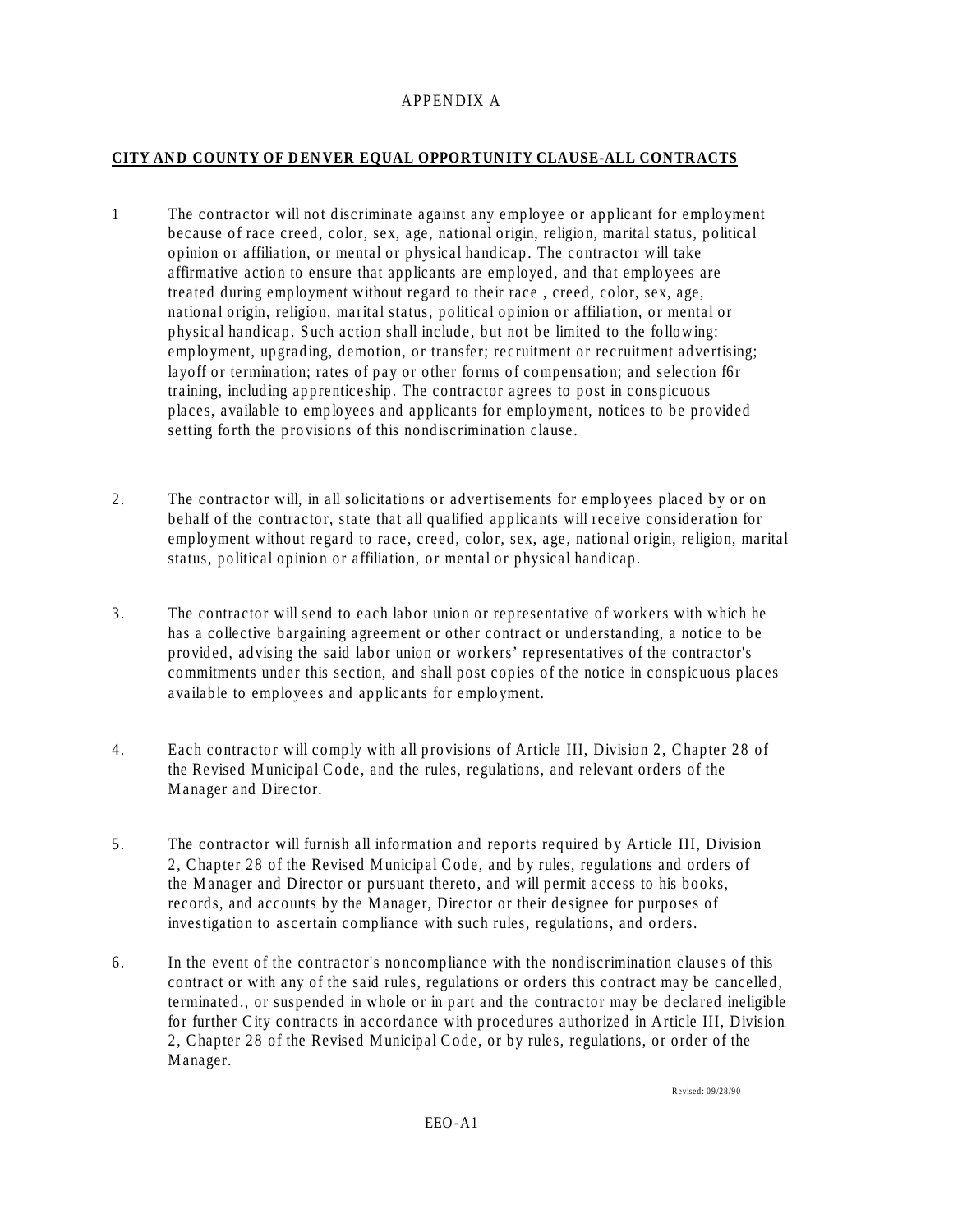7. The contractor will include Regulation 12 Paragraph 2 and the provisions of paragraphs (1) through (6) in every subcontract or purchase order unless, exempted by rules, regulations, or orders of the Manager issued pursuant to Article III, Division 2, Chapter 28 of the Revised Municipal Code, so that such provisions will be binding upon each subcontractor or suppliers. The contractor will take such action with respect to any subcontract or purchase order as the administering agency may direct as a means of enforcing such provisions, including sanctions for noncompliance.

The applicant further agrees to be bound by the above equal opportunity clauses with respect to its own employment practices when it participates in City contracts. The contractor agrees to assist and cooperate actively with the Manager and the Director in obtaining compliance of subcontractors and suppliers with the equal opportunity clause and the rules, regulations and relevant orders of the Manager, and will furnish the Manager and the Director such information as they may require for the supervision of compliance, and will otherwise assist the Manager and Director in the discharge of the City's primary responsibility for securing compliance. The contractor further agrees to refrain from entering into any contract or contract modification subject to Article III, Division 2, Chapter 28 of the Revised Municipal Code with a contractor debarred from, or who has not demonstrated eligibility for, City contracts.

The contractor will carry out such sanctions and penalties for violation of the equal opportunity clause as may be imposed upon contractors and subcontractors by the Manager and Director. In addition, the contractor agrees that failure or refusal to comply with these undertakings the Manager may take any or all of the following actions:

- (A) Cancellation, termination, or suspension in whole or in part of this contract.
- (B) Refrain from extending any further assistance to the applicant under the program with respect to which the failure occurred until satisfactory assurance of future compliance has been received from such applicant.
- (C) Refer the case to the City Attorney for appropriate legal proceedings.

**SUBCONTRACTS:** Each prime contractor or subcontractor shall include the equal opportunity clause in each of its subcontracts.

Revised: 10/02/90

EEO-A2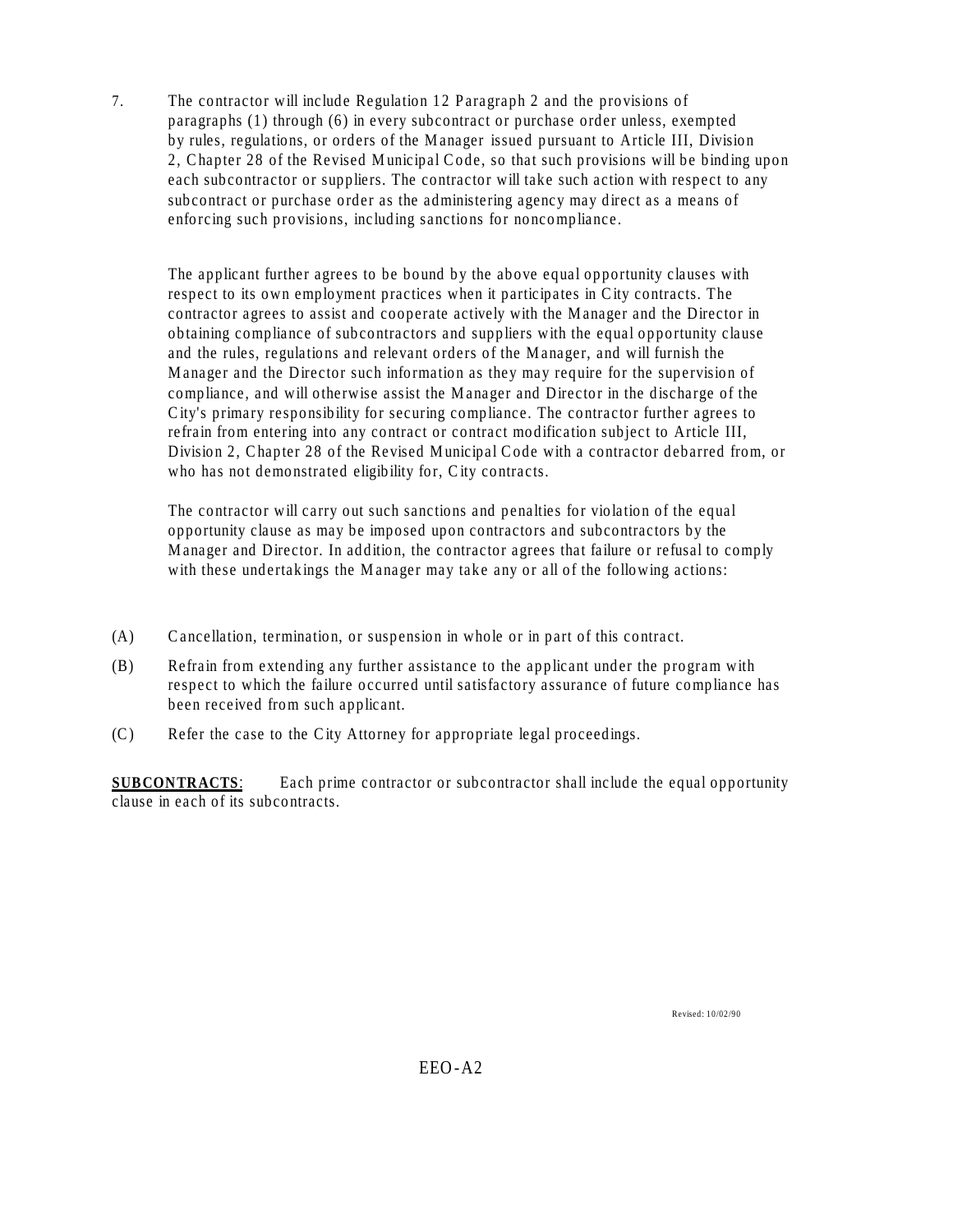# **APPENDIX F BID CONDITIONS AFFIRMATIVE ACTION REQUIREMENTS EQUAL EMPLOYMENT OPPORTUNITY**

For all Non-Exempt Construction Contracts to be Awarded by the City and County of Denver, Department of Public Works

# **NOTICE**

EACH BIDDER, CONTRACTOR OR SUBCONTRACTOR (HEREINAFTER THE CONTRACTOR) MUST FULLY COMPLY WITH THE REQUIREMENTS OF THESE BID CONDITIONS AS TO EACH CONSTRUCTION TRADE IT INTENDS TO USE ON THIS CONSTRUCTION CONTRACT, AND ALL OTHER CONSTRUCTION WORK (BOTH CITY AND NON-CITY) IN THE DENVER AREA DURING THE PERFORMANCE OF THIS CONTRACT OR SUBCONTRACT. THE CONTRACTOR COMMITS ITSELF TO THE GOALS FOR MINORITY MANPOWER UTILIZATION, AS APPLICABLE, AND ALL OTHER REQUIREMENTS, TERMS AND CONDITION OF THESE BID CONDITIONS BY SUBMITTING A PROPERLY SIGNED BID.

THE CONTRACTOR SHALL APPOINT A COMPANY EXECUTIVE TO ASSUME THE RESPONSIBILITY FOR THE IMPLEMENTATION OF THE REQUIREMENTS, TERMS AND CONDITIONS OF THESE BID CONDITIONS.

> MICHAEL D. MUSGRAVE Manager of Public Works City and County of Denver

> > Revised: 10/19/93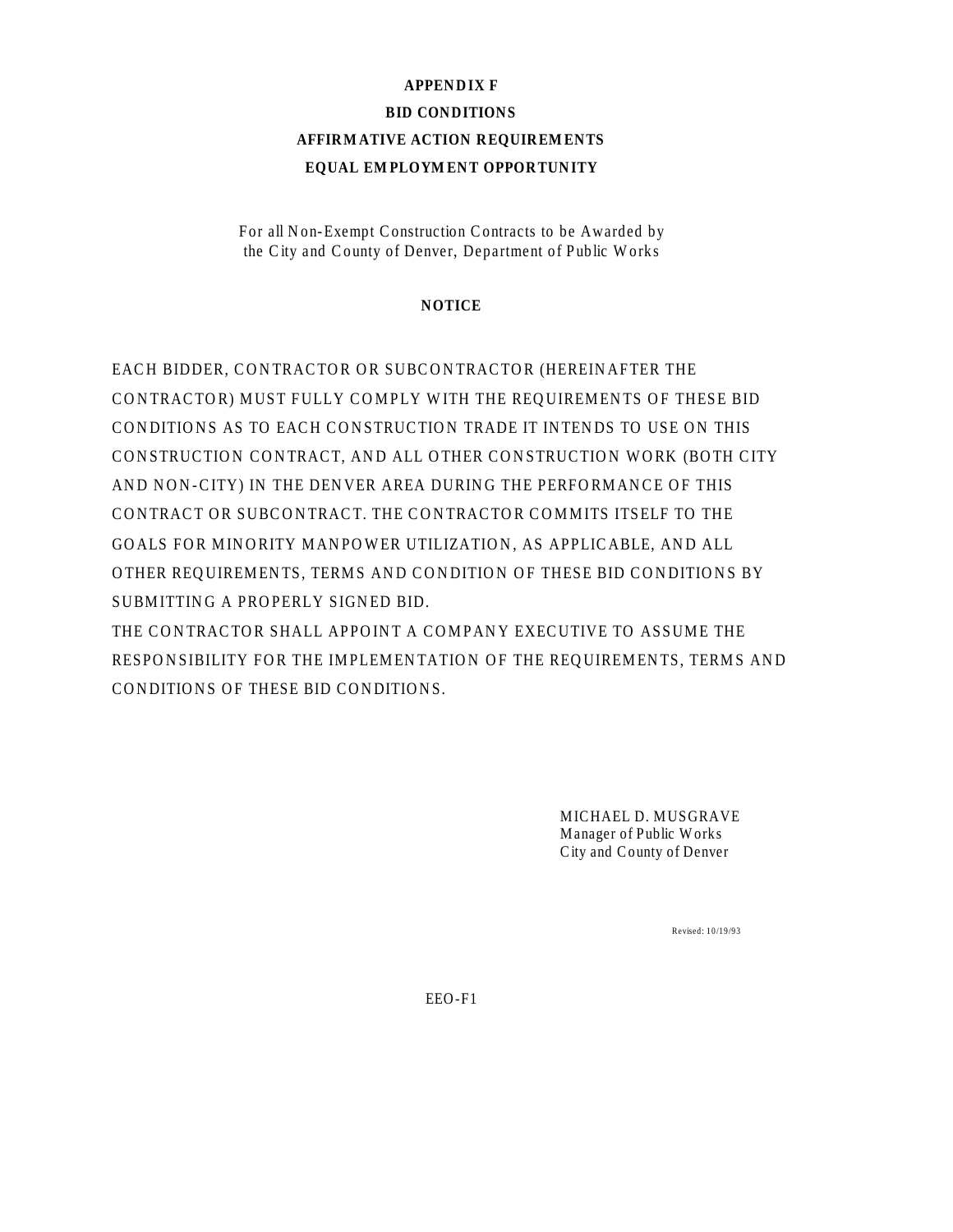# A. **REQUIREMENTS --AN AFFIRMATIVE ACTION PLAN:**

Contractors shall be subject to the provisions and requirements of these bid conditions including the goals and timetables for minority' and female utilization, and specific affirmative action steps set forth by the Office of Contract Compliance. The contractor's commitment to the goals for minority, and female utilization as required constitutes a commitment that it will make every good faith effort to meet such goals.

# 1. **GOALS AND TIMETABLES:**

The goals and timetables for minority and female participation, expressed in percentage terms for the contractor's aggregate workforce in each trade are as follows:

| <b>GOALS FOR MINORITY PARTICIPATION</b><br><b>FOR EACH TRADE</b> | <b>GOALS FOR FEMALE PARTICIPATION</b><br><b>FOR EACH TRADE</b> |
|------------------------------------------------------------------|----------------------------------------------------------------|
| From January 1, 1982                                             | From January 1, 1982                                           |
| to $21.7\% - 23.5\%$                                             | 6 ዓ%<br>to                                                     |
| Until Further Notice                                             | Until Further Notice                                           |

The goals for minority and female utilization above are expressed in terms of hours of training and employment as a proportion of the total number of hours to be worked by the contractor's aggregate workforce, which includes all supervisory personnel, in each trade, on all projects for the City and County of Denver during the performance of its contract (i.e., The period beginning with the first day of work on the City and County of Denver funded construction contract and ending with the last day of work).

<sup>1</sup>"Minority" is defined as including, Blacks, Spanish Surname Americans, Asian-Americans, and American Indians, and includes both men and Minority women.

Revised: 10/02/90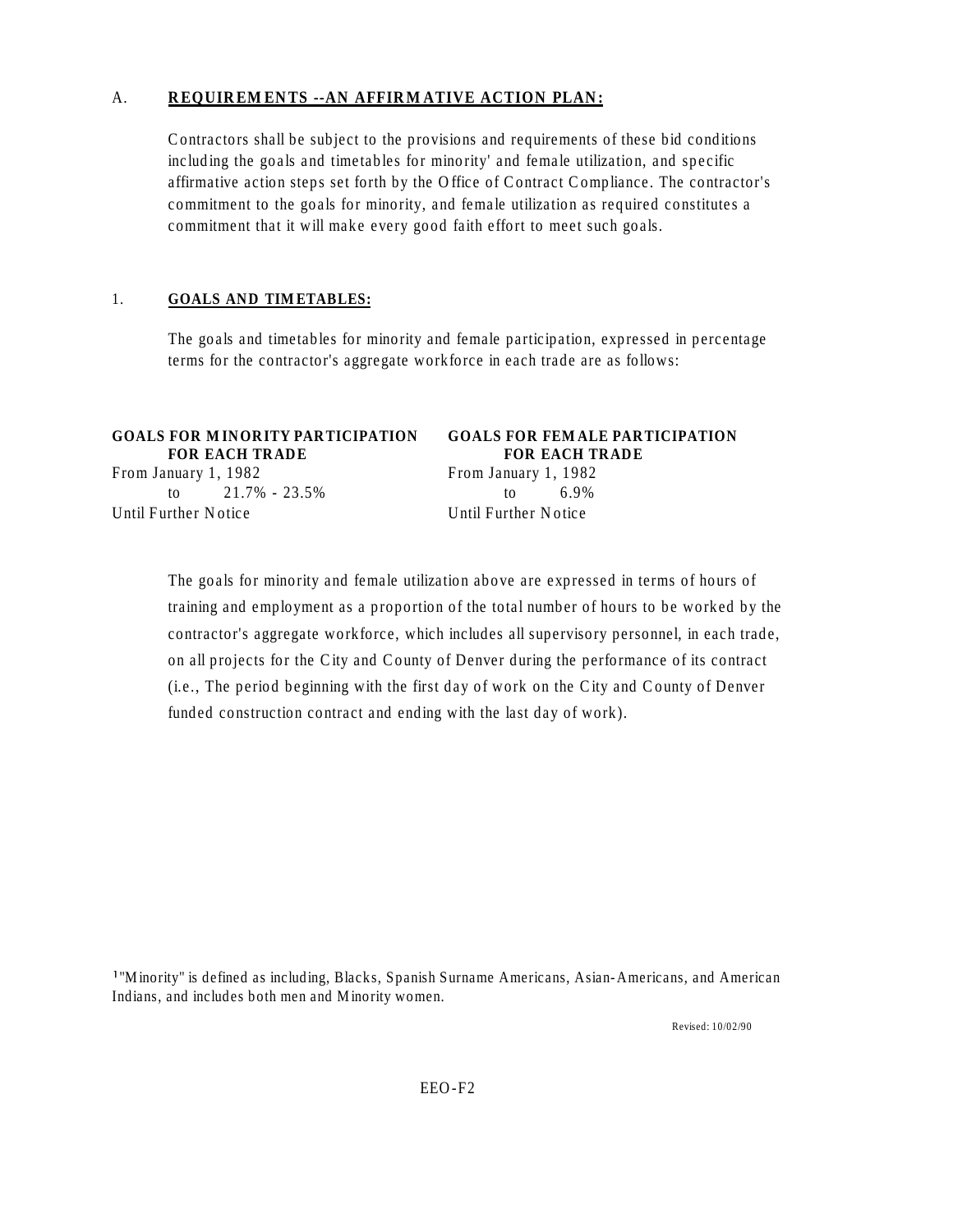The hours of minority and female employment and training must be substantially uniform throughout the length of the contract in each trade and minorities and females must be employed evenly on each of a contractor's projects. Therefore, the transfer of minority or female employees from contractor to contractor or from project to project for the purpose of meeting the contractor's goals shall be a violation of these Bid Conditions.

If the contractor counts the nonworking hours of apprentices they must be employed by the contractor during the training period; the contractor must have made a commitment to employ apprentices at the completion of their training subject to the availability of employment opportunities; and the apprentices must be trained pursuant to training programs approved by the Bureau of Apprenticeship and Training.

# 2. **SPECIFIC AFFIRMATIVE ACTION STEPS**:

No contractor shall be found to be in noncompliance solely on account of its failure to meet its goals, but will be given an opportunity to demonstrate that the contractor has instituted all the specific affirmative action steps specified and has made every good faith effort to make these steps work toward the attainment of its goals within the timetables, all to the purpose of expanding minority and female utilization in its aggregate workforce. A contractor, who fails to comply with its obligation under the Equal Opportunity Clause of its contract and fails to achieve its commitments to the goals for minority and female utilization has the burden of proving that it has engaged in an Affirmative Action Program directed at increasing minority and female utilization and that such efforts were at least as extensive and as specific as the following:

Revised: 11/12/82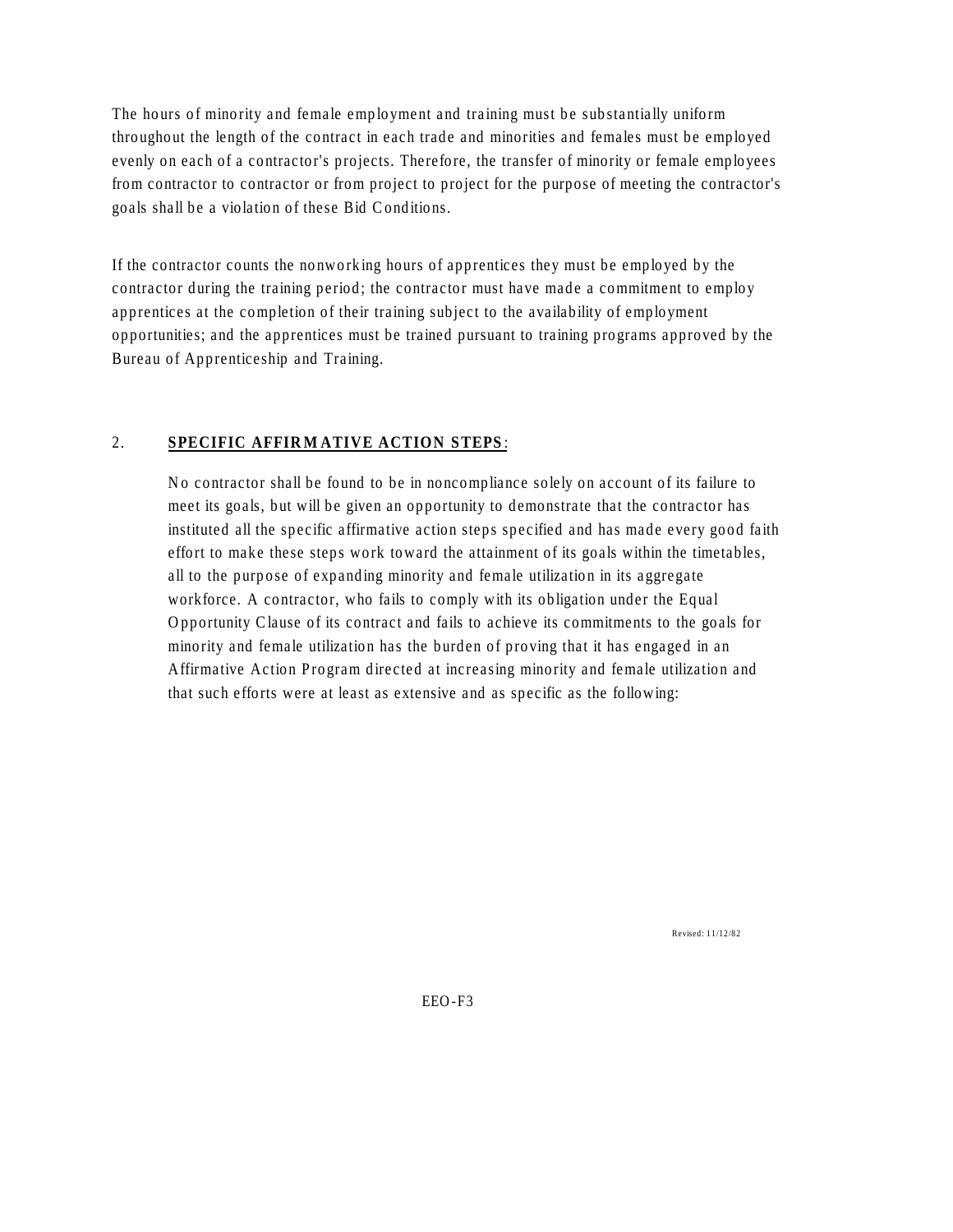- a. The contractor should have notified minority and female organizations when employment opportunities were available and should have maintained records of the organization's response.
- b. The contractor should have maintained a file of the names and addresses of each minority and female referred to it by any individual or organization and what action was taken with respect to each such referred individual, and if the individual was not employed by the contractor, the reasons. If such individual was sent to the union hiring hall for referral and not referred back by the union or if referred, not employed by the contractor, the file should have documented this and their reasons.
- C. The contractor should have promptly notified the Department of Public Works, and Mayor's Office of Contract Compliance when the union or unions with which the contractor has collective bargaining agreements did not refer to the contractor a minority or female sent by the contractor, or when the contractor has other information that the union referral process has impeded efforts to meet its goals.
- d. The contractor should have disseminated its EEO policy within its organization by including it in any employee handbook or policy manual; by publicizing it in company newspapers and annual reports and by advertising such policy at reasonable intervals in union publications. The EEO policy should be further disseminated by conducting staff meetings to explain and discuss the policy; by posting of the policy; and by review of the policy with minority and female employees.

EEO-F4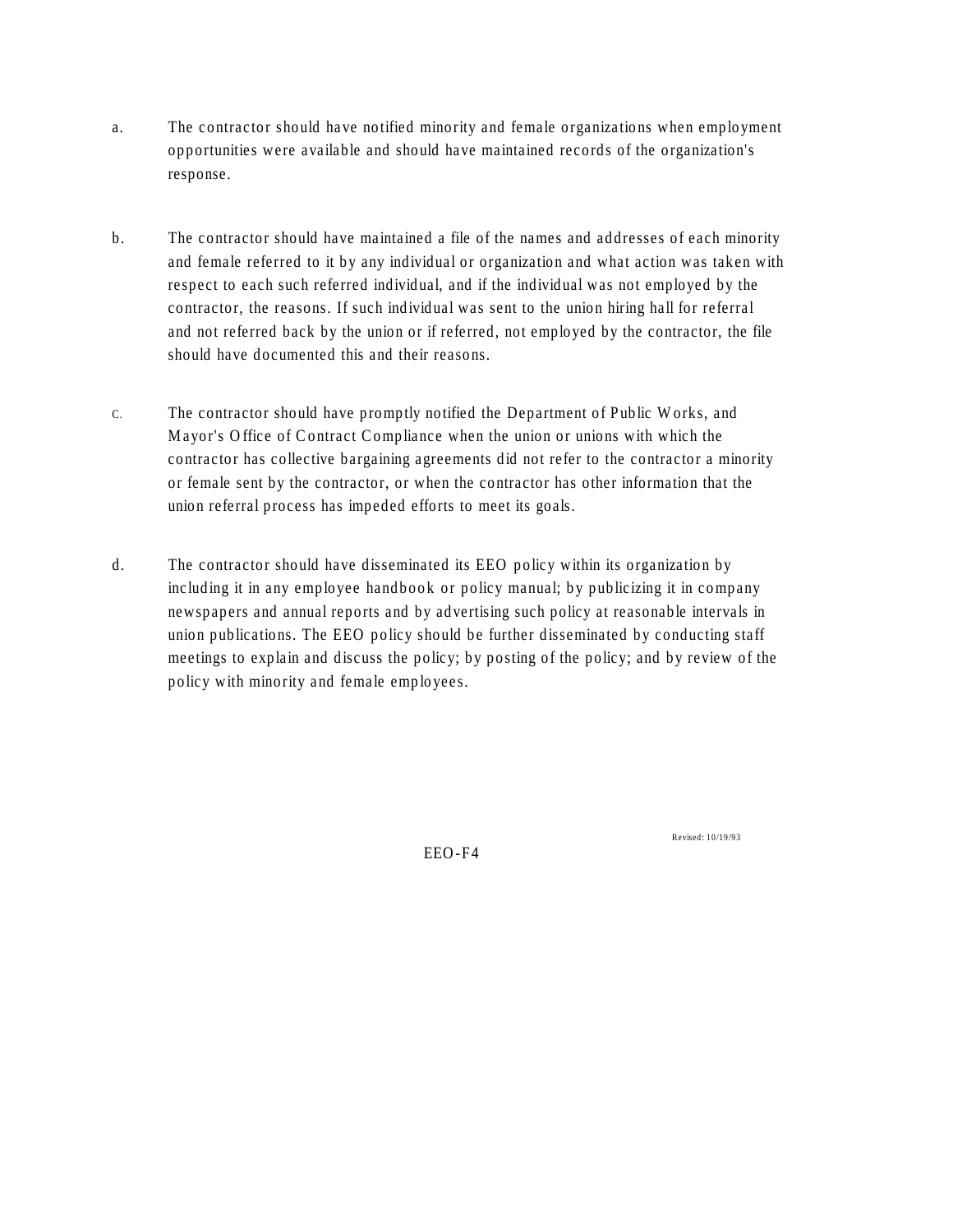- e. The contractor should have disseminated its EEO policy externally by informing and discussing it with all recruitment sources; by advertising in news media, specifically including minority and female news media; and by notifying and discussing it with all subcontractors.
- f. The contractor should have made both specific and reasonably recurrent written and oral recruitment efforts. Such efforts should have been directed at minority and female organizations, schools with substantial minority and female enrollment, and minority and female recruitment and training organizations within the contractor's recruitment area.
- g. The contractor should have evidence available for inspection that all tests and other selection techniques used to select from among candidates for hire, transfer, promotion, training, or retention are being used in a manner that does not violate the OFCCP Testing Guidelines in 41 CFR Part 60-3.
- h. The contractor should have made sure that seniority practices and job classifications do not have a discriminatory effect.
- i. The contractor should have made certain that all facilities are not segregated by race.
- j. The contractor should have continually monitored all personnel activities to ensure that its EEO policy was being carried out including the evaluation of minority and female employees for promotional

Revised: 10/19/93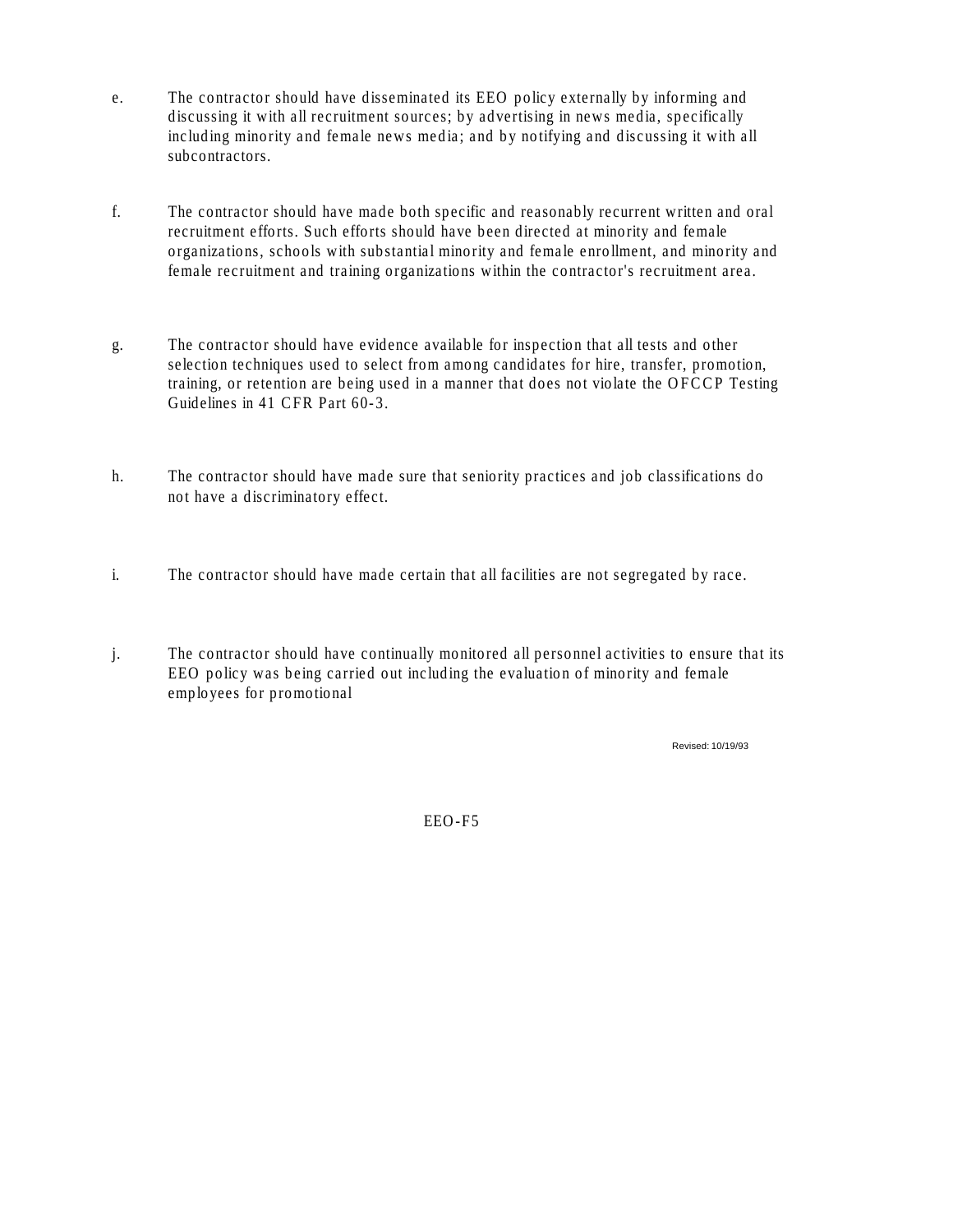opportunities on a quarterly basis and the encouragement of such employees to seek those opportunities.

k. The contractor should have solicited bids for subcontracts from available minority and female subcontractors engaged in the trades covered by these Bid conditions, including circulation of minority and female contractor associations.

**NOTE:** The Director and the Mayor's Office of Contract Compliance will provide technical assistance on questions pertaining to minority and female recruitment sources, minority and female community organizations, and minority and female news media upon receipt of a request for assistance from a contractor.

3. **NON-DISCRIMINATION**: In no event may a contractor utilize the goals and affirmative action steps required in such a manner as to cause or result in discrimination against any person on account of race, color, religion, sex, marital status, national origin, age, mental or physical handicap, political opinion or affiliation.

4. **COMPLIANCE AND ENFORCEMENT**: In all cases, the compliance of a contractor will be determined in accordance with its obligations under the terms of these Bid Conditions. All contractors performing or to perform work on projects subject to these Bid Conditions hereby agree to inform their subcontractors in writing of their respective obligations under the terms and requirements of these Bid Conditions, including the provisions relating to goals of minority and female employment and training.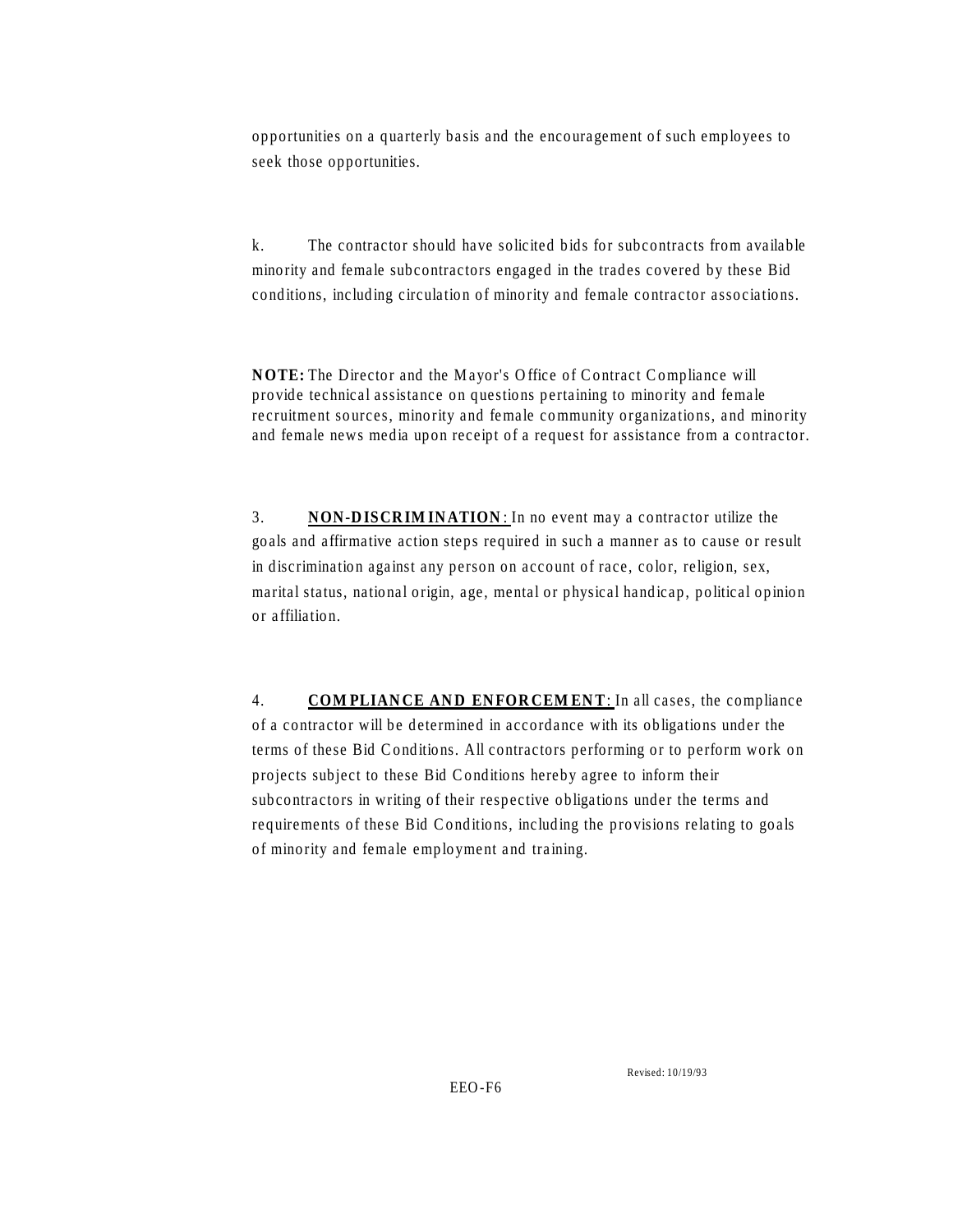#### A. **Contractors Subject to these Bid Conditions**:

In regard to these Bid Conditions, if the contractor meets the goals set forth therein or can demonstrate that it has made every good faith effort to meet these goals, the contractor shall be presumed to be in compliance with Article III, Division 2, Chapter 28 of the Revised Municipal Code, the implementing regulations and its obligations under these Bid Conditions. In the event, no formal sanctions or proceedings leading toward sanctions shall be instituted unless the contracting or administering agency otherwise determines that the contractor is violating the Equal Opportunity Clause.

- 1. Where the Office of Contract Compliance finds that a contractor failed to comply with the requirements of Article 111, Division 2, Chapter 28 of the Revised Municipal Code or the implementing regulations and the obligations under these Bid Conditions, and so informs the Manager, the Manager shall take such action and impose such sanctions, which include suspension, termination, cancellation, and debarment, as may be appropriate under the Ordinance and its regulations. When the Manager proceeds with such formal action it has the burden of proving that the contractor has not met the goals contained in these Bid Conditions. The contractor's failure to meet its goals shall shift to it the requirement to come forward with evidence to show that it has met the good faith requirements of these Bid Conditions.
- 2. The pendency of such proceedings shall be taken into consideration by the Department of Public Works in determining whether such contractor can comply with the requirements of Article 111, Division 2, Chapter 28 of the Revised Municipal Code, and is therefore a "responsible prospective contractor".

Revised: 09/26/90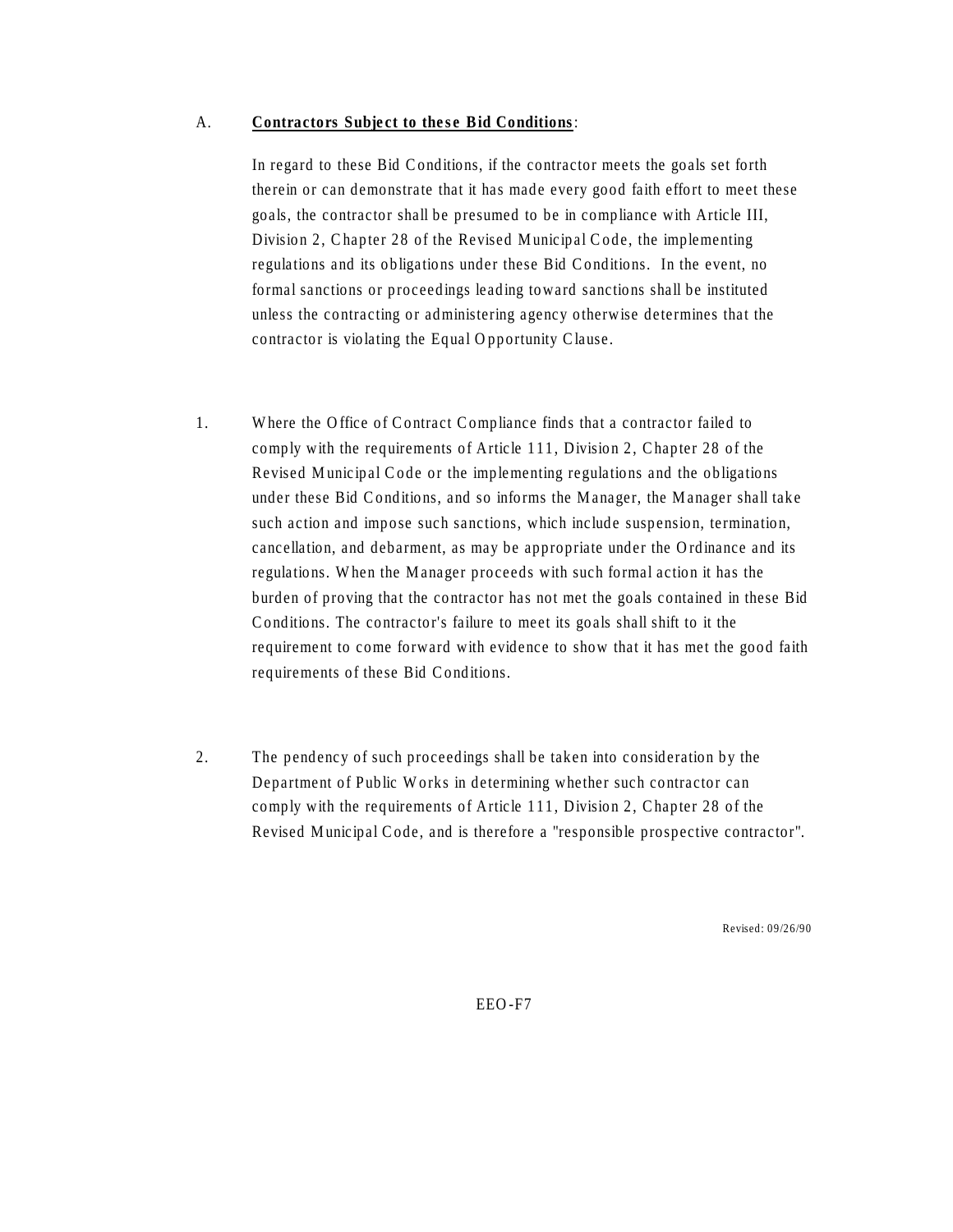3. The Mayor's Office of Contract Compliance shall review the contractor's employment practices during the performance of the contract. If the Mayor's Office of Contract Compliance determines that the contractor's Affirmative Action Plan is no longer an acceptable program, the Director shall notify the Manager.

#### B. **Obligations Applicable to Contractors:**

It shall be no excuse that the union with which the contractor has a collective bargaining agreement providing for exclusive referral failed to refer minority or female employees. Discrimination in referral for employment, even if pursuant to provisions of a collective bargaining agreement, is prohibited by the National Labor Relations Act, as amended, Title VI of the Civil Rights Act of 1964, as amended, and Article III, Division 2, Chapter 28 of the Revised Municipal Code. It is the policy of the Department of Public Works that contractors have a responsibility to provide equal employment opportunity, if they wish to participate in City and County of Denver contracts. To the extent they have delegated the responsibility for some of their employment practices to a labor organization and, as a result, are prevented from meeting their obligations pursuant to Article III, Division 2, Chapter 28 of the Revised Municipal Code, such Contractors cannot be considered to be in compliance with Article III, Division 2, Chapter 28 of the Revised Municipal Code, or its implementing rules and regulations.

Revised: 10/19/93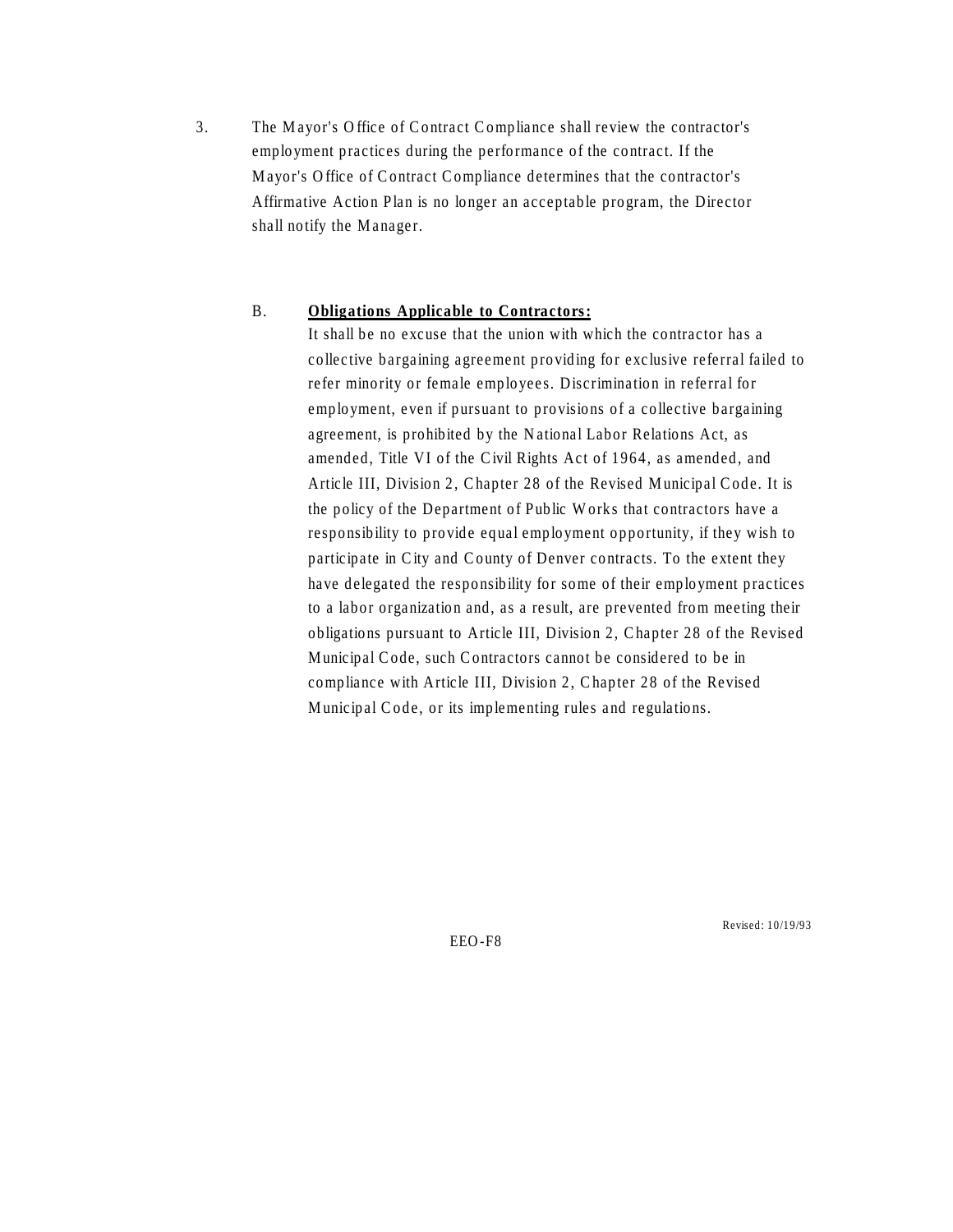# C. **General Requirements**

Contractors are responsible for informing their subcontractors in writing regardless of tier, as to their respective obligations. Whenever a contractor subcontracts a portion of work in any trade covered by these Bid Conditions, it shall include these Bid Conditions in such subcontracts and each subcontractor shall be bound by these Bid Conditions to the full extent as if it were the prime contractor. The contractor shall not, however, be held accountable for the failure of its subcontractors to fulfill their obligations under these Bid Conditions. However, the prime contractor shall give notice to the Director of any refusal or failure of any subcontractor to fulfill the obligations under these Bid Conditions. A subcontractor's failure to comply will be treated in the same manner as such failure by a prime contractor.

- 1. Contractors hereby agree to refrain from entering into any contract or contract modification subject to Article 111, Division 2, Chapter 28 of the Revised Municipal Code with a contractor debarred from, or who is determined not to be a "responsive" bidder for the City and County of Denver contracts pursuant to the Ordinance.
- 2. The contractor shall carry out such sanctions and penalties for violation of these Bid Conditions and the Equal Opportunity Clause including suspension, termination and cancellation of existing subcontracts and debarment from future contracts as may be ordered by the Manager pursuant to Article 111, Division 2, Chapter 28 of the Revised Municipal Code and its implementing regulations.

Revised: 04/12/91